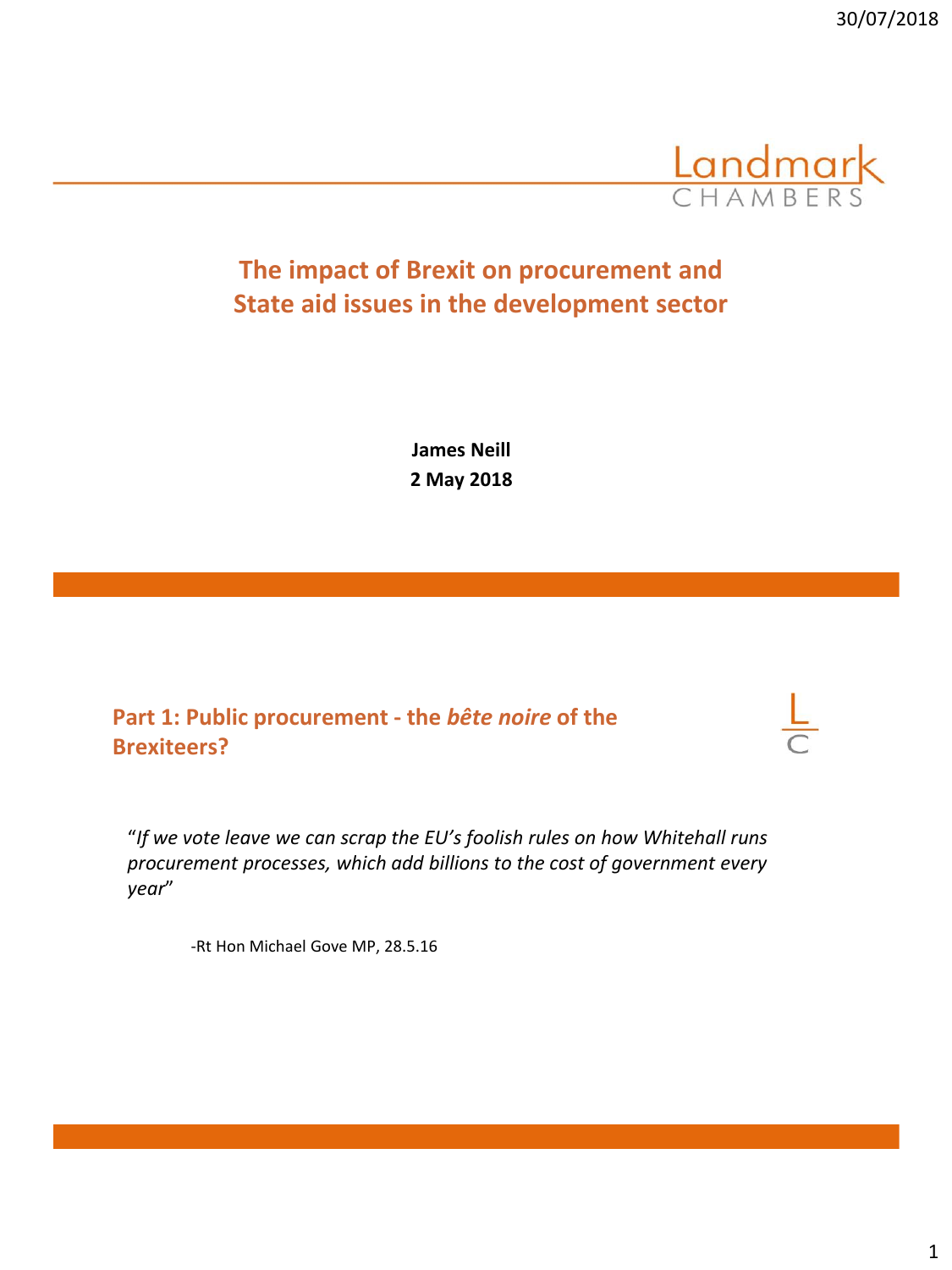# De La Rue boss joins Brexiteers in fury after blue post-Brexit UK passport contract is handed to French firm



**1. Public procurement in the development sector: where do procurement issues currently arise?**

- 3rd Party Challenges
- Development agreements
- Material amendments to projects during the contractual term
- EU Institutional Funding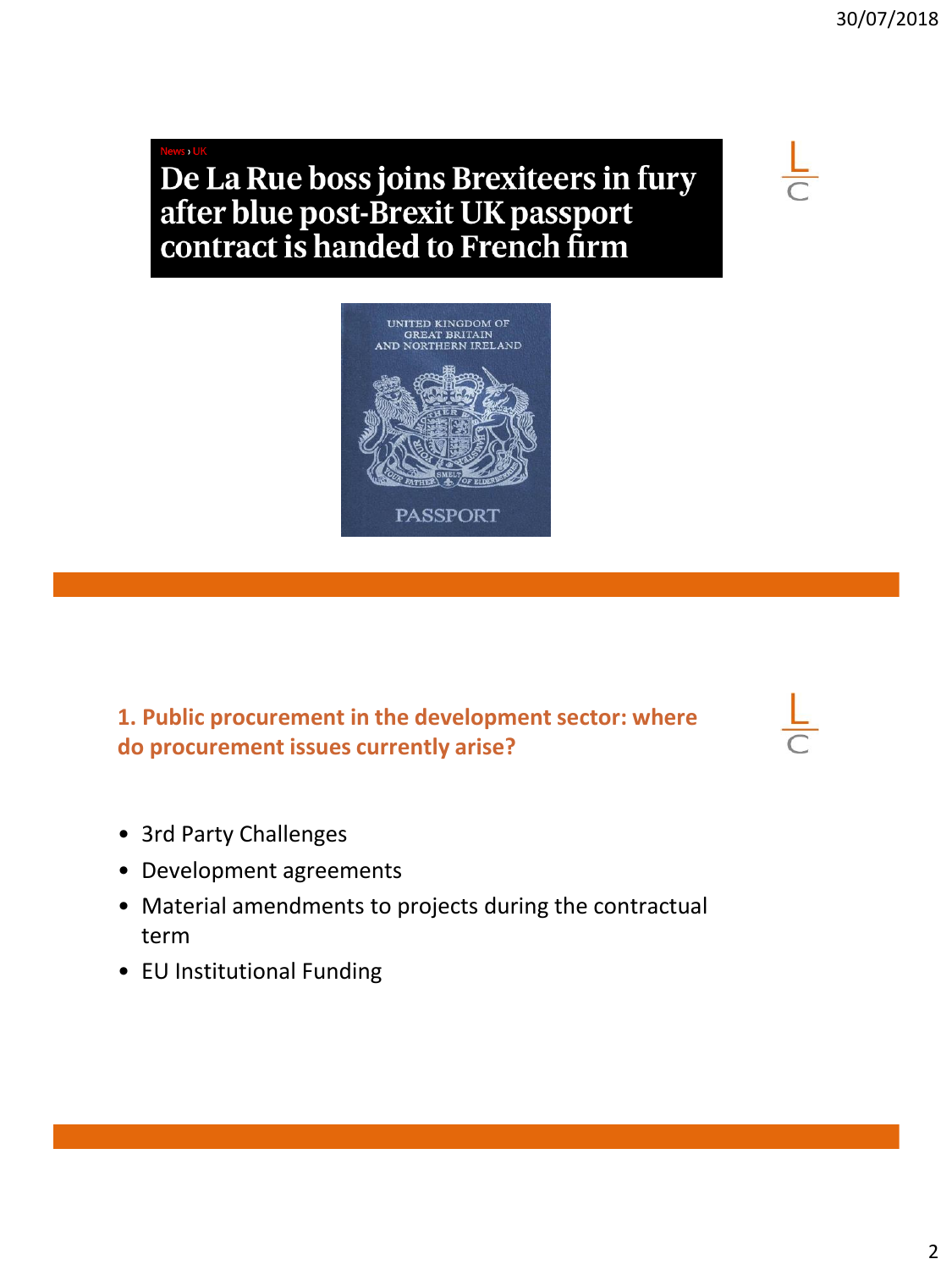## **Are 3rd Party procurement challenges still an issue post**  *Wylde***?**

- *Wylde v Waverley Borough Council* [2017] EWHC 466 (Admin)
- 3rd party objectors to scheme lacked standing:

"The public interest is no doubt served by these aims and objectives of the 2006 Regulations (for instance, by fostering value for money and the objective evaluation of bids for public works), but that is very different from saying that it follows that any member of the public could have an interest in the enforcement of those Regulations which should be recognised by the grant of standing in judicial review. It is in my view entirely consistent with the purpose of the Regulations to confine standing in any judicial review claim brought outside the extensive range of remedies available to economic operators, and by a person who is not an economic operator, to only those *who "can show that performance of the competitive tendering procedure… might have led to a different outcome that would have had a direct impact on him" (at [105])*

#### **Are development agreements caught by the PCRs: the High Court judgment in** *Faraday*

- *Faraday Developments Ltd v West Berkshire District Council and St Modwen Developments* [2016] EWHC 2166 (Admin)
- Development Agreement with the Interested Party, St Modwen "to facilitate the comprehensive regeneration" of an area of land at the London Road Industrial Estate, Newbury, Berkshire of which WBDC was the freehold owner.
- Bid process (but not PCR compliant) carried out by Council for a development partner
- St Modwen selected. DA contained (a) unconditional obligations regarding master-planning, preparing strategies and obtaining planning approvals (b) Other obligations only arose if SMDL elected to exercise its option to draw down interests in the land in question.
- Issues was whether DA a public works contract for purpose of 2015 PCRs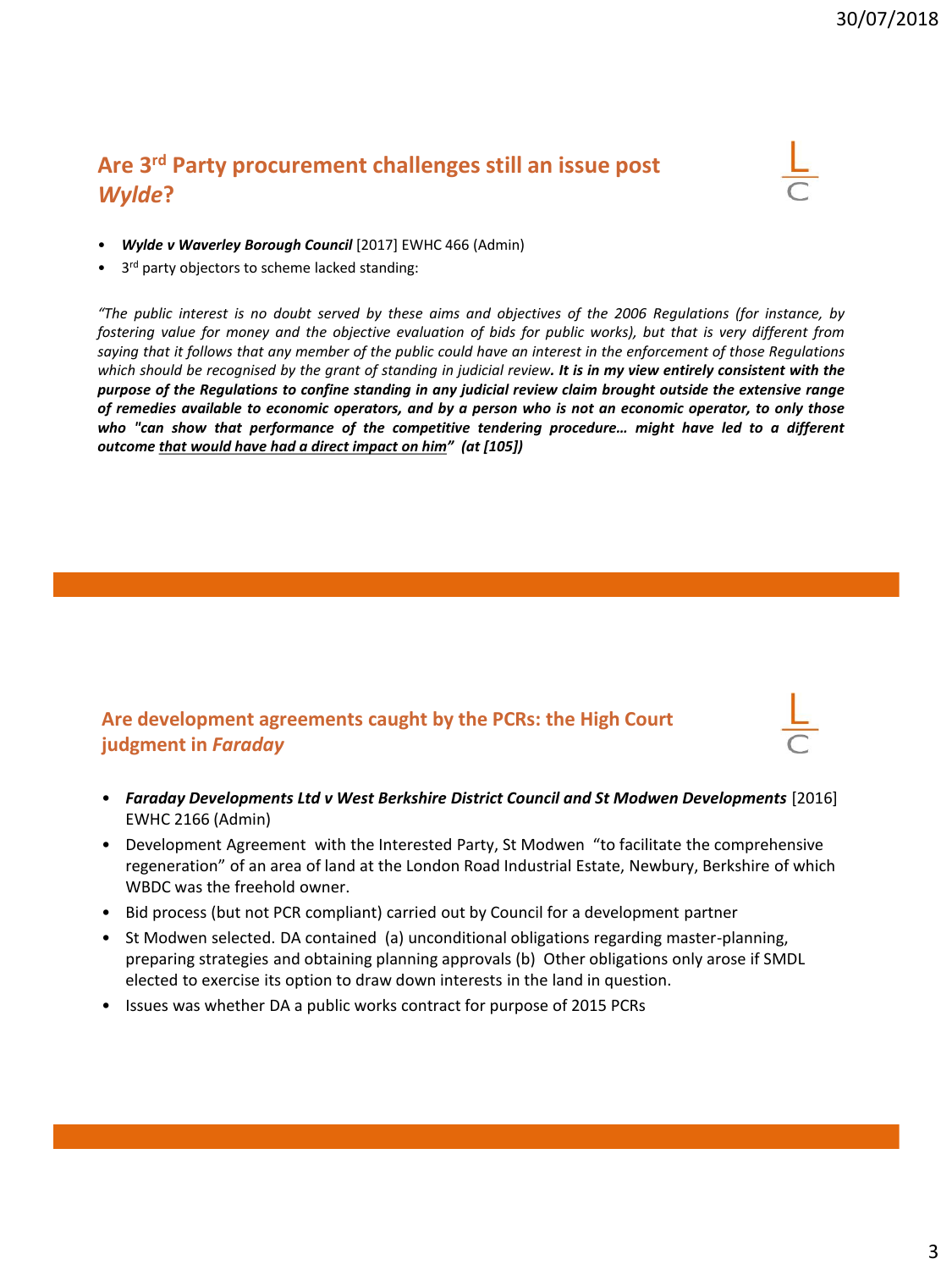## **High Court judgment in** *Faraday***: how direct does the obligation to carry out works need to be?**

- The test for a works contract is: "*is the contractor under an enforceable legal obligation to carry out that main object (e.g. works) which is legally enforceable by the contracting authority?"* (see the Midlands Co-Operative [2012] EWHC 620 (Admin))
- In Auroux v Roanne [2007] ECR I 387 CJEU confirmed that sufficient that works are to be carried out by 3<sup>rd</sup> party.
- Midlands Co-Operative: section 106 agreement to provide a community facility did not satisfy the "enforceable obligation" requirement for procurement purposes, because that obligation only arose if the purchaser decided to implement a particular planning permission and, like the decision whether to complete the purchase of the site, that was an option for the purchaser.
- AG Quidnet Hounslow v LB Hounslow [2012] EWHC 2639 (TCC): grant of long lease not a public works or services contract

## **The High Court's decision in** *Faraday*

- No engagement in anti-avoidance principle by seeking to use the option mechanism to avoid conducting a PCR compliant competition – intention of the parties irrelevant: [188].
- On the facts, not a directly enforceable obligation: "*SMDL was free under the DA to "walk away", in the sense that it can choose not to come under an obligation to acquire and carry out works on any of the redevelopment land in the LRIE*" (at [195])
- Decision under appeal (due to be heard late June/early July) on the question of engagement of the anti-avoidance principle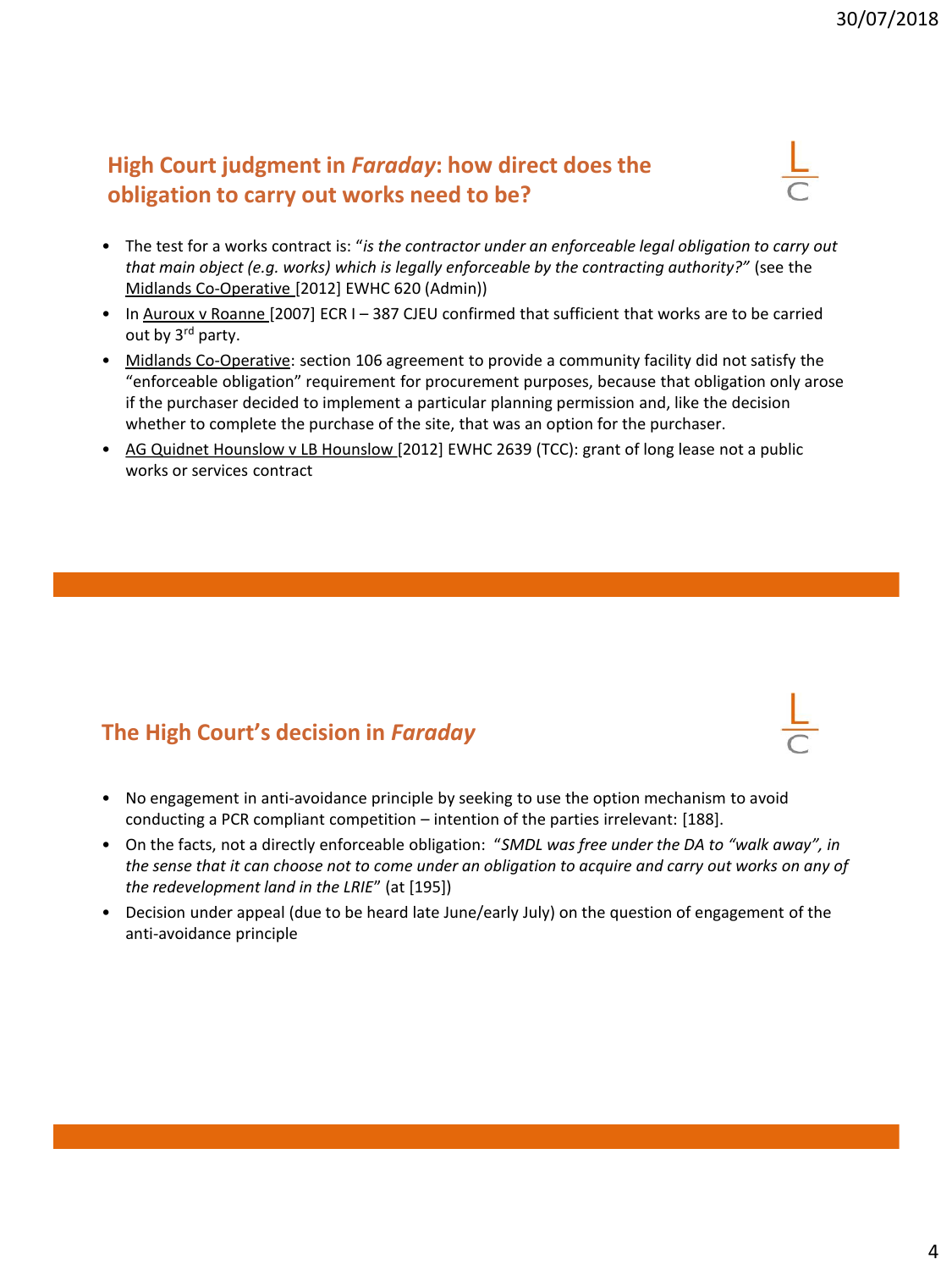### **2. Public procurement post Brexit**



## **Clear indication of direction of UK procurement policy in the UK Trade Bill**



Secretary of State for International Trade (Hansard, HC Deb, 9 January 2018, Col 213):

"we want to maintain UK businesses' guaranteed rights to access global public procurement markets worth approximately £1.3 trillion per year. The GPA, or government procurement agreement, is a plurilateral agreement within the framework of the WTO that aims to create an open market for Government procurement among participating nations. They include many of the world's major economies, such as the United States, Japan and Canada, as well as the EU states. Currently, we participate in the GPA through our membership of the EU. It is worth pointing out that the UK creates around £68 billion of procurement opportunities within the GPA annually—over 25% of the total EU offering. After we leave the EU, **the UK will need to join the GPA as an independent member, not only to safeguard continuity of access for UK companies overseas, but to ensure that we can tap into international expertise and obtain the best deal for the taxpayer here in the UK. The powers in clause 1 will allow us to make regulations implementing our obligations under the GPA as an independent member, reflecting our new status within the GPA**. Parliament will be able to scrutinise the terms of our membership of the GPA through the Constitutional Reform and Governance Act 2010 before we join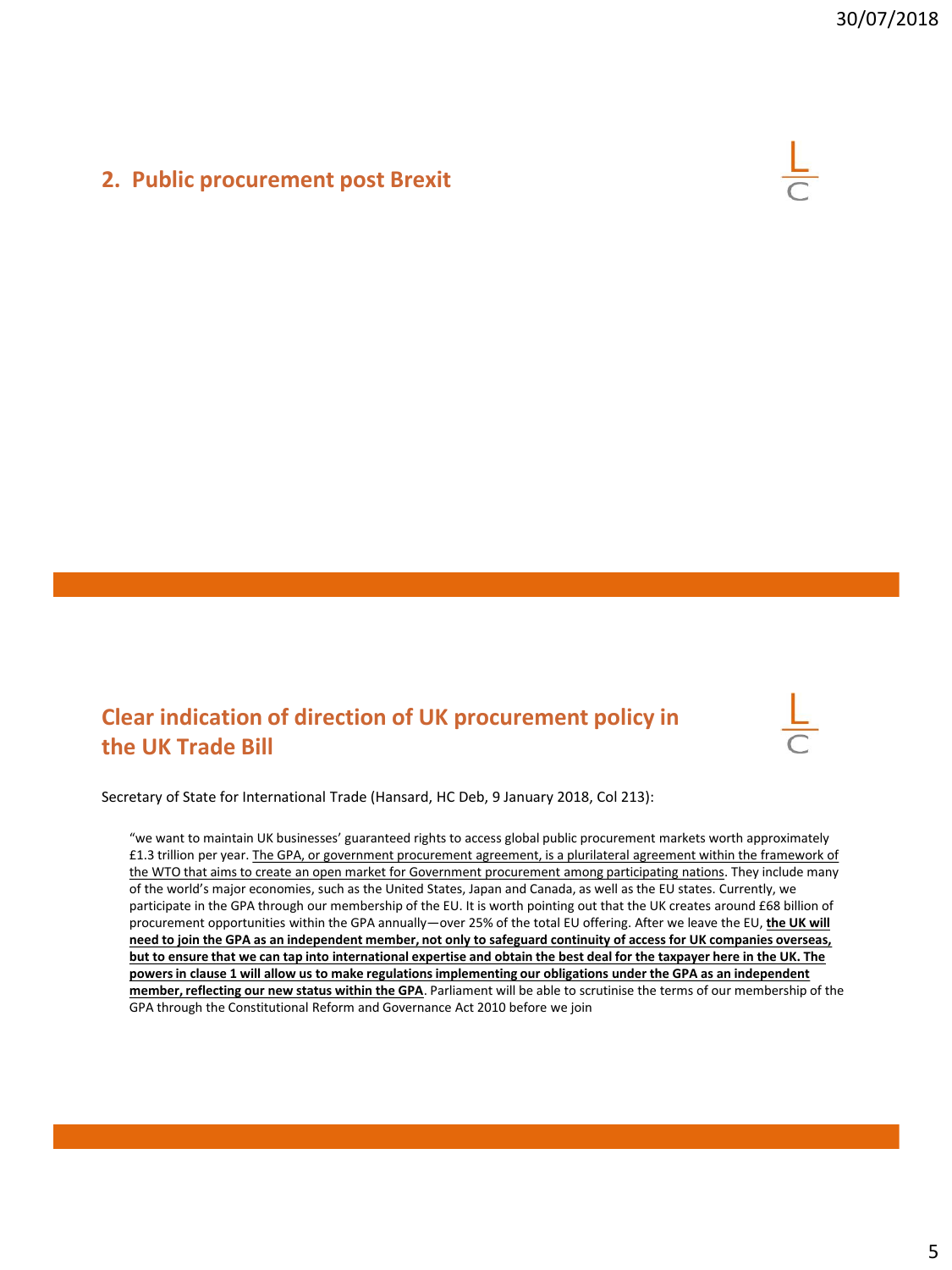## **Procurement under the WTO Government Procurement Agreement: regressive or better flexibility?**



- No requirement for damages
- Greater flexibility in terms of procedures
- Similar general procurement principles

## **The revised GPA: general principles under Article IV**



#### **Non-discrimination**:

- *1. With respect to any measure regarding covered procurement, each Party, including its procuring entities, shall accord immediately and unconditionally to the goods and services of any other Party and to the suppliers of any other Party offering the goods or services of any Party, treatment no less favourable than the treatment the Party, including its procuring entities, accords to:*
	- *a. domestic goods, services and suppliers; and*
	- *b. goods, services and suppliers of any other Party.*
- *2. With respect to any measure regarding covered procurement, a Party, including its procuring entities, shall not:*
	- *a. treat a locally established supplier less favourably than another locally established supplier on the basis of the degree of foreign affiliation or ownership; or*
	- *b. discriminate against a locally established supplier on the basis that the goods or services offered by that supplier for a particular procurement are goods or services of any other Party.*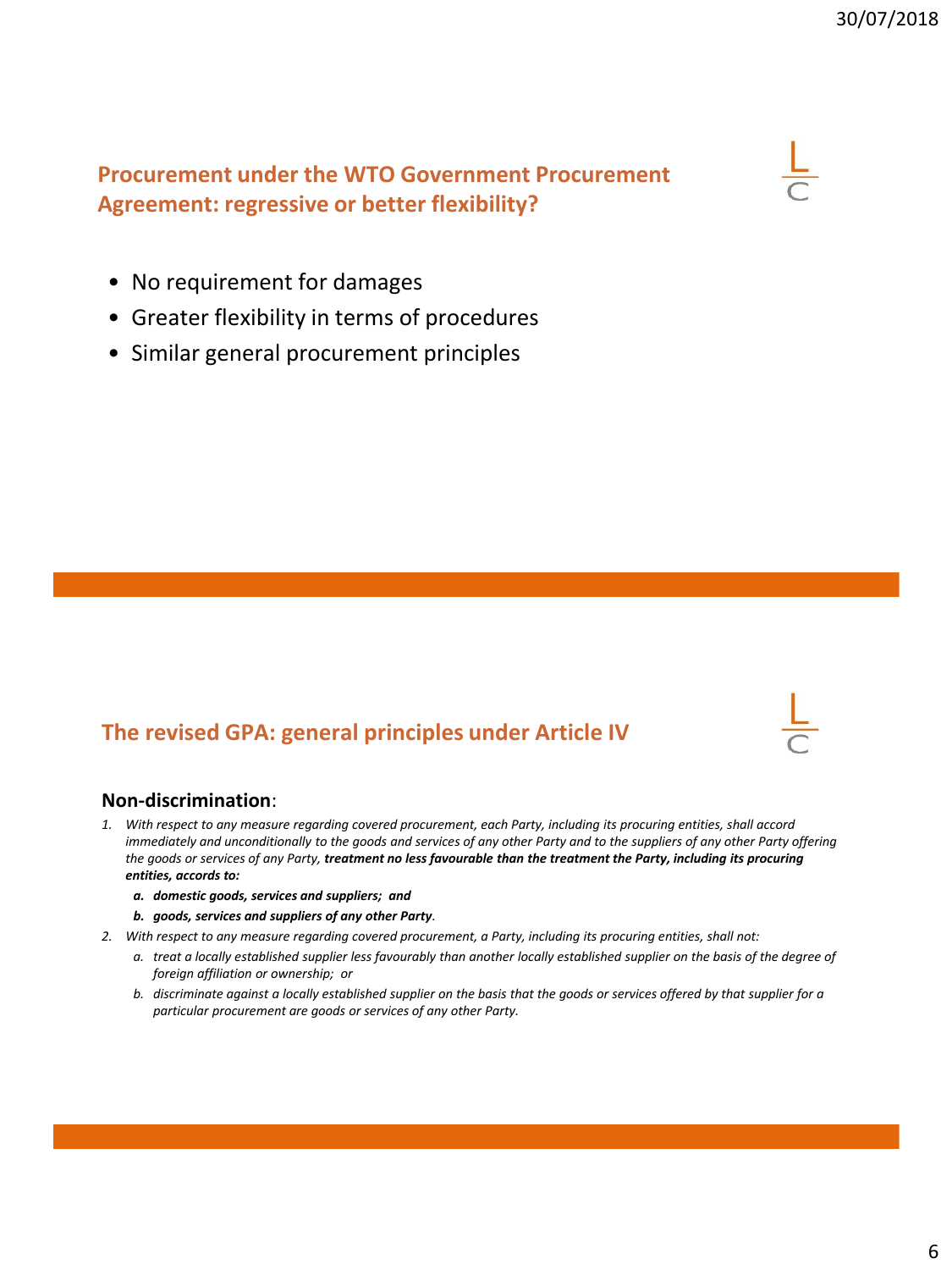## **The revised GPA (2): general principles**



#### **Transparency**:

*A procuring entity shall conduct covered procurement in a transparent and impartial manner that :*

*- is consistent with this Agreement, using methods such as open tendering, selective tendering and limited tendering;*

*- avoids conflicts of interest; and*

*- prevents corrupt practices*

## **Revised GPA (3): Review procedures**

Article XVIII (**Domestic Review Procedures**):

Each Party shall provide a timely, effective, transparent and non-discriminatory administrative or judicial review procedure through which a supplier may challenge:

- a breach of the Agreement; or

- where the supplier does not have a right to challenge directly a breach of the Agreement under the domestic law of a Party, a failure to comply with a Party's measures implementing this Agreement, arising in the context of a covered procurement, in which the supplier has, or has had, an interest. The procedural rules for all challenges shall be in writing and made generally available.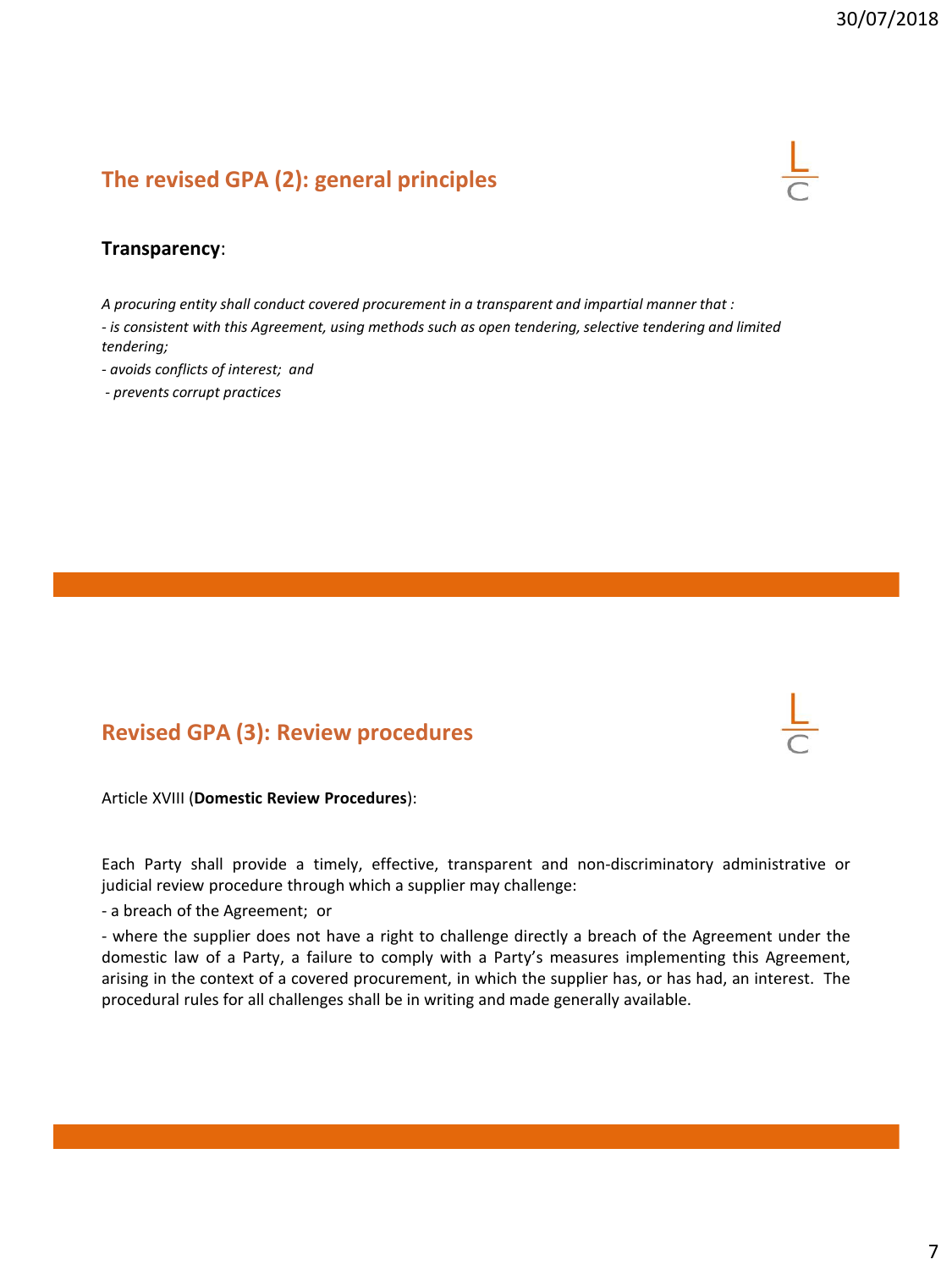## **The draft Withdrawal Agreement**



- Commission draft published 19 March
- Articles 71 74 cover procurement
- EU procurement rules will continue to apply for procurement competitions and framework agreements commenced prior to UK withdrawal date
- Article 73 proposes continued application of Remedies Directive (coded yellow = policy objective agreed but drafting changes still required)
- No provision re contracts already being performed (so uncertainty about regulation of material amendments of contracts already awarded)

## **Public procurement post Brexit: latest position in a nutshell**

- All the indications are that UK will accede to WTO GPA in its own right
- Direction of transitional arrangements now reasonably clear
- Key issue remains as to remedies for breach of procurement rules the main issue is whether damages will remain as a remedy.
- So development agreements with local authorities still likely to be regulated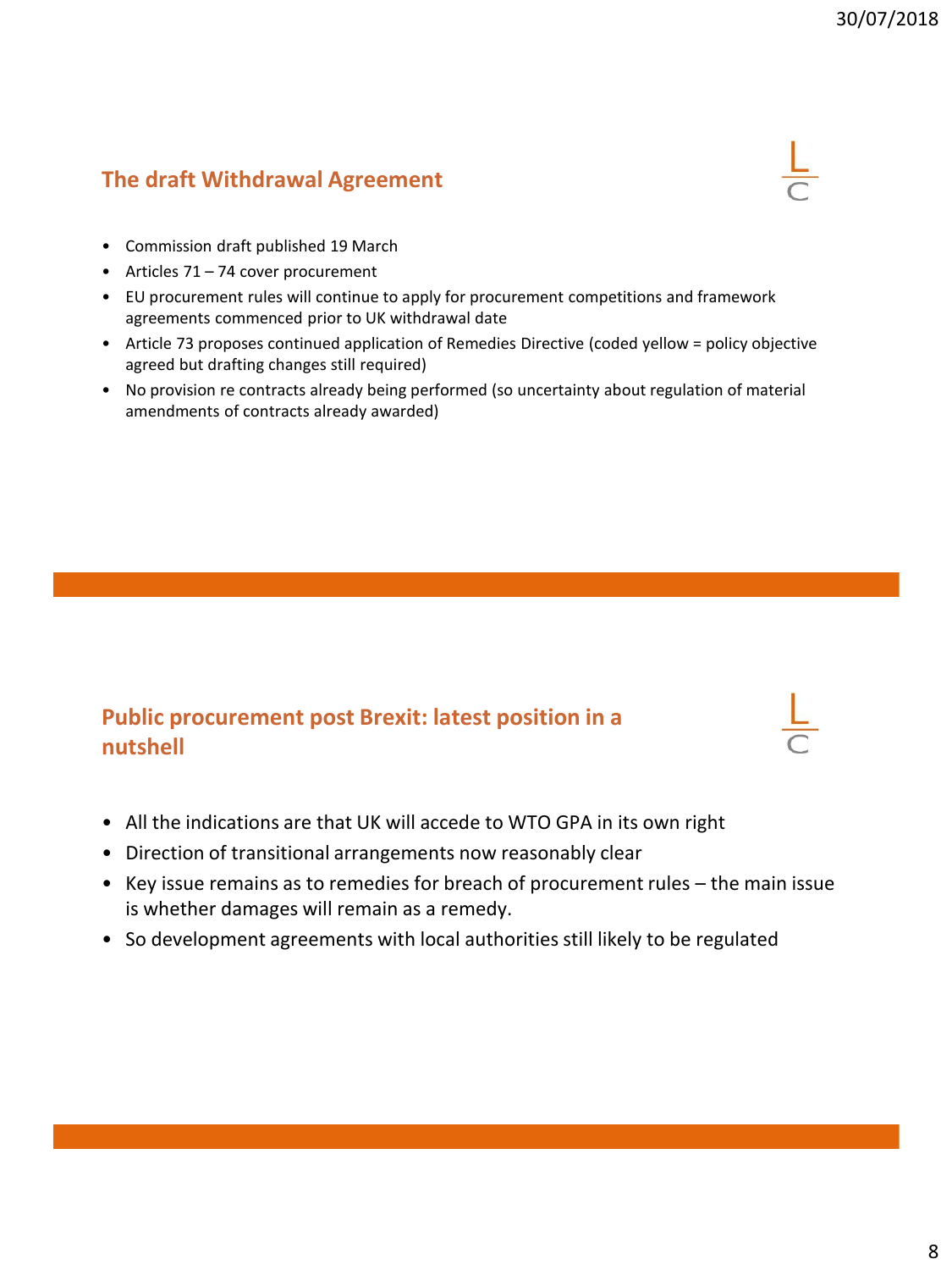## **Part 2: State aid in the development and real estate sector**



## **What is State aid: the criteria under Article 107(1) TFEU**

- (1) there must be an "aid" in the sense of an economic advantage;
- (2) it must be granted directly or indirectly through state resources (government at any level);
- (3) it must confer an advantage on the recipient by favouring certain undertakings or the production of goods ("selectivity");
- (4) it must be liable to distort competition and affect trade between Member States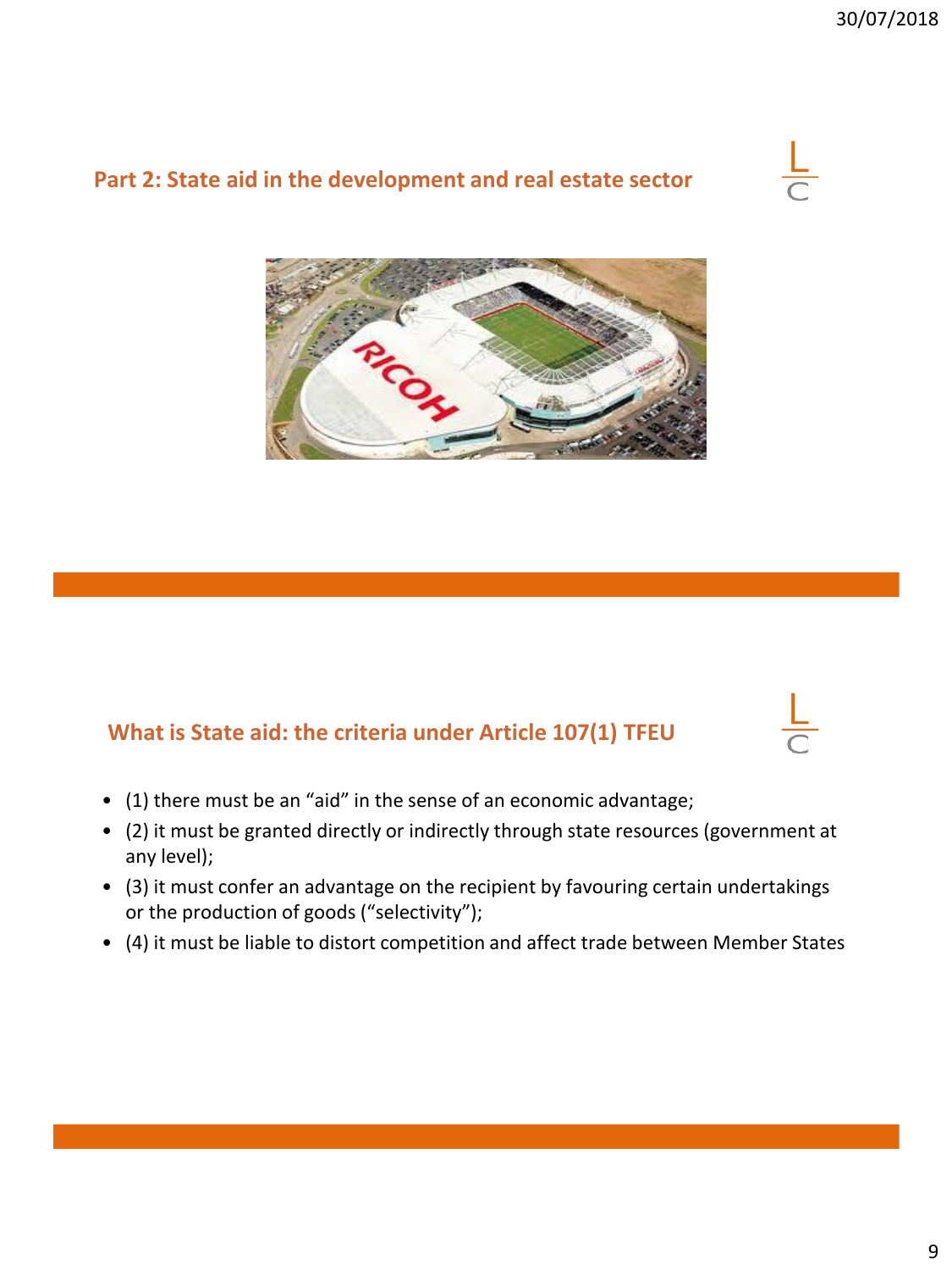## **Where do State aid issues arise in the development context?**

- Public authority land disposal
- Regeneration schemes
- Environmental schemes
- Funding of construction of infrastructure and recreational facilities
- CIL relief
- Variation of section 106 agreements?
- CPOs and payment of compensation?

## **State aid and land disposal**

- European Commission Communication on State aid elements in sales of land and buildings by public authorities (**97/C 209/03**) ("the Commission Guidance")
- "A sale of land and buildings following **a sufficiently well-publicized, open and unconditional bidding procedure**, comparable to an auction, accepting the best or only bid is by definition at market value and consequently does not contain State aid" OR:
- "If public authorities intend not to use the [unconditional bidding procedure], **an independent evaluation** should be carried out by one or more independent asset valuers prior to the sale negotiations in order to establish the market value on the basis of generally accepted market indicators and valuation standards. The market price thus established is the minimum purchase price that can be agreed without granting State aid"

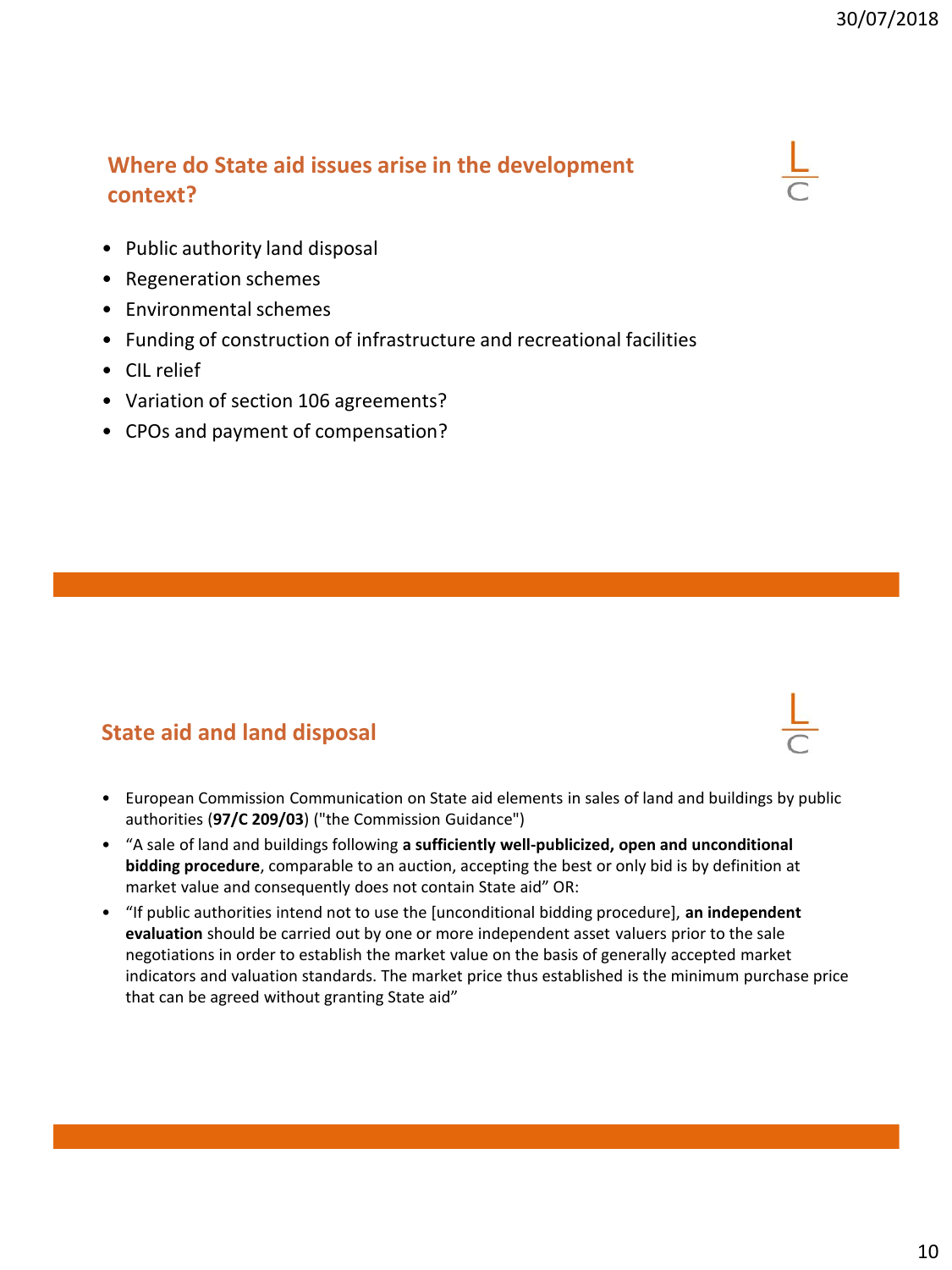## **The future of State aid post Brexit**

- State aid differs from merger and anti-trust legislation in that virtually no UK-made rules exist at present (i.e nothing contained in Competition Act 1998 and Enterprise Act 2002)
- What are the options:
	- "Parallel" State aid system (similar to Ukraine- EU Association Agreement
	- WTO Plus system (eg EU-Korea FTA)
- Current WTO Regime Agreement on Subsidies and Countervailing Measures (ACSM).
- Need for domestic State aid framework to avoid distortion of internal UK market

## **What is the current UK policy position?**

• "It cannot be right that a company situated would be heavily subsidised by the state but still have unfettered access to the UK market. And vice versa. The UK has long been a vocal proponent if restricting unfair subsidies to ensure competitive markets…these principles are true across the globe and will continue to be true in the UK-EU relationship"

- David Davis, Vienna Speech, 20.2.18

• "The UK has much to gain from maintaining proper disciplines on the use of subsidies and competitive practices…we may choose to commit some areas of regulations like State aid and competition to remaining in step with the EU's"

- Theresa May, Mansion House Speech, 2.3.18

• "UK will establish a full, UK-wide subsidy control framework and CMA will take on role of State aid regulator" (letter from Minister for Small Business, Consumers & Corporate Responsibility to House of Lords EU Internal Market Sub-Committee, 28 March 2018)